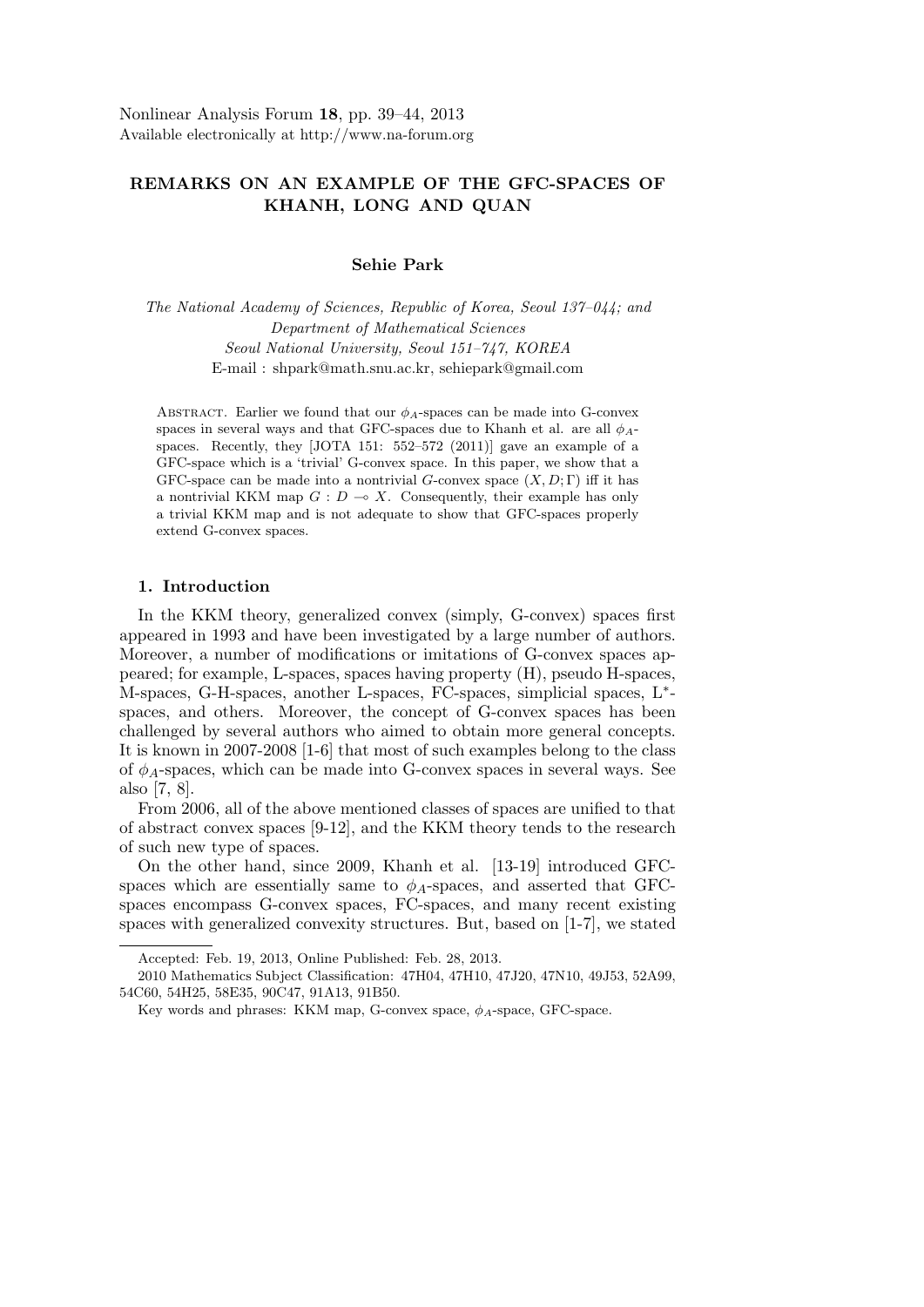40 Sehie Park

several times that  $\phi_A$ -spaces can be made into G-convex spaces in several ways; for example, see [7, 12]. However, Khanh et al. in 2011 [19] claimed that the notion of a GFC-space is properly more general than that of a G-convex space by giving an example.

Our aim in this paper is to maintain our claim that GFC-spaces can be made into G-convex spaces in several ways and these two classes of spaces are essentially same to that of  $\phi_A$ -spaces; see Section 3. Moreover, a recent example of a  $\phi_A$ -space or a GFC-space due to Khanh et al. [19] that can be made into a trivial G-convex space has only trivial KKM map. Hence the example is no use as the authors of [19] said for trivial G-convex spaces. Therefore the example is not adequate to show that GFC-spaces properly contain G-convex spaces.

#### **2. G-convex spaces**

Recall the following; see [8] and the references therein:

**Definition.** A *generalized convex space* or a G-*convex space* (*X, D*; Γ) due to Park consists of a topological space *X*, a nonempty set *D*, and a multimap  $\Gamma : \langle D \rangle \to X$  such that for each  $A \in \langle D \rangle$  with the cardinality  $|A| = n + 1$ , there exists a continuous function  $\phi_A : \Delta_n \to \Gamma(A)$  such that  $J \in \langle A \rangle$  implies  $\phi_A(\Delta_J) \subset \Gamma(J)$ .

Here,  $\langle D \rangle$  is the set of all nonempty finite subsets of  $D$ ,  $\Delta_n$  is the standard *n*-simplex with vertices  $\{e_i\}_{i=0}^n$ , and  $\Delta_J$  the face of  $\Delta_n$  corresponding to  $J \in \langle A \rangle$ ; that is, if  $A = \{a_0, a_1, \ldots, a_n\}$  and  $J = \{a_{i_0}, a_{i_1}, \ldots, a_{i_k}\} \subset A$ , then  $\Delta_J = \text{co}\{e_{i_0}, e_{i_1}, \dots, e_{i_k}\}.$ 

**Definition.** Let  $(E, D; \Gamma)$  be a G-convex space and Z a topological space. For a multimap  $F: E \to Z$  with nonempty values, if a multimap  $G: D \to Z$ satisfies

$$
F(\Gamma_A) \subset G(A) := \bigcup_{y \in A} G(y) \quad \text{for all } A \in \langle D \rangle,
$$

then *G* is called a *KKM map* with respect to *F*. A *KKM map*  $G: D \to E$ is a KKM map with respect to the identity map  $1<sub>E</sub>$ .

Note that the concept of a KKM map with respect to *F* has a long history originated from Park in 1992.

Recall the following in [1-8]:

**Definition.** A *space having a family*  $\{\phi_A\}_{A \in (D)}$  or simply a  $\phi_A$ -*space* 

$$
(X, D; \{\phi_A\}_{A \in \langle D \rangle})
$$

consists of a topological space *X*, a nonempty set *D*, and a family of continuous functions  $\phi_A : \Delta_n \to X$  (that is, singular *n*-simplexes) for  $A \in \langle D \rangle$ with the cardinality  $|A| = n + 1$ .

**Proposition 2.1** ([7]). *Any*  $\phi_A$ -space  $(X, D; {\phi_A})$  *can be made into a G-convex space* (*X, D*; Γ) *in several ways.*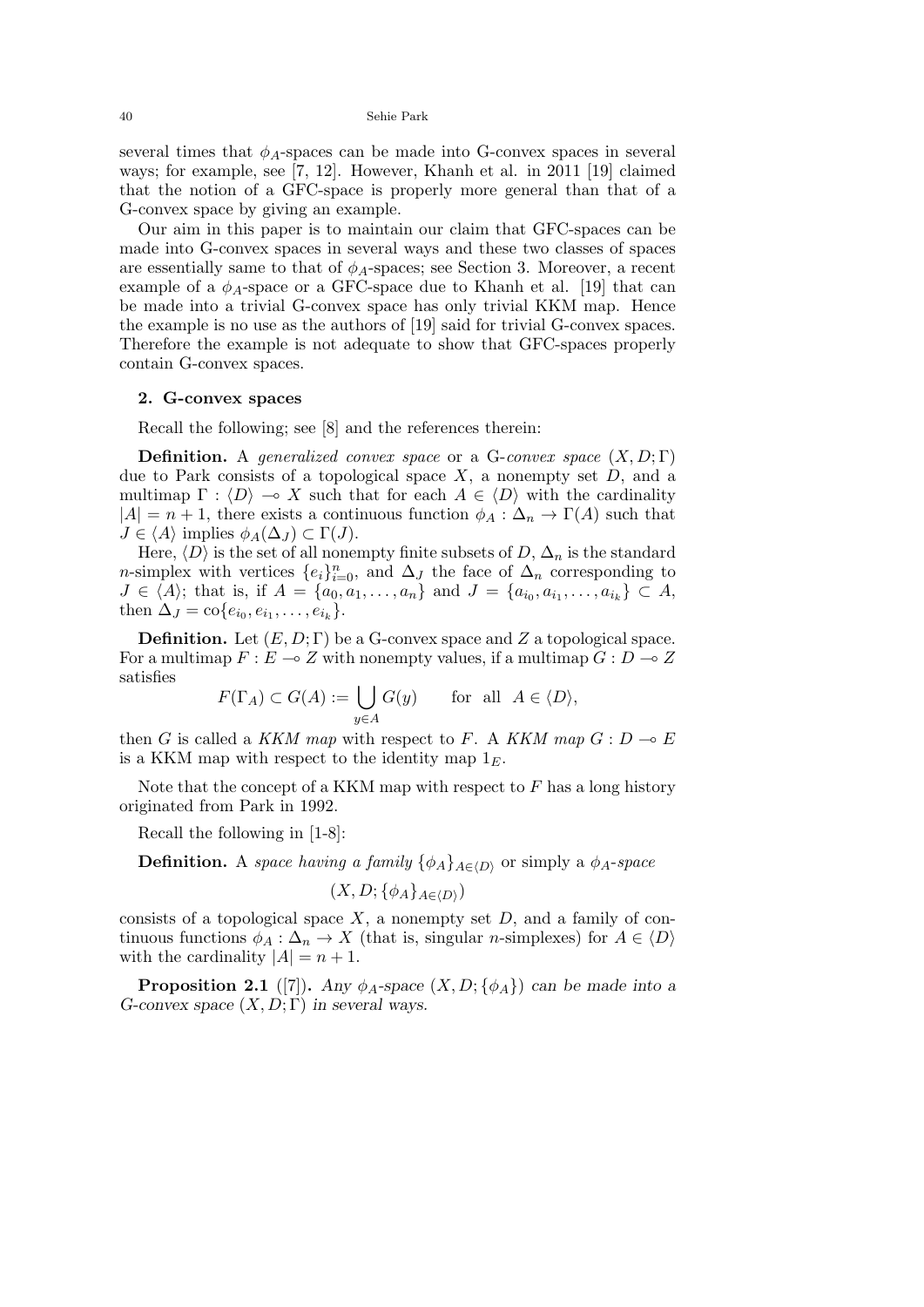**Definition.** For a  $\phi_A$ -space  $(X, D; {\phi_A})$ , any multimap  $G: D \to X$ satisfying

$$
\phi_A(\Delta_J) \subset G(J)
$$
 for each  $A \in \langle D \rangle$  and  $J \in \langle A \rangle$ 

is called a KKM map.

**Proposition 2.2.** *A KKM map on a ϕA-space is also a KKM map on a new G-convex space* (*X, D*; Γ)*.*

In [1-7], we listed a number of examples of  $\phi_A$ -spaces. In the next section, we discuss more details on  $\phi_A$ -spaces.

#### **3. GFC-spaces**

Recall that most of modifications or variants of G-convex spaces (*X, D*; Γ) are based on the replacement of  $\Gamma(N)$  by the corresponding  $\phi_N(\Delta_n)$ ; see [1-7].

The following form of  $\phi_A$ -spaces  $(X, D; {\phi_A})$  gives one of such examples:

**Definition** ([13, 15]). Let *X* be a topological space, *A* be a nonempty set and  $\Phi$  be a family of continuous mappings  $\varphi : \Delta_n \to X$ ,  $n \in \mathbb{N}$ . Then a triple  $(X, A, \Phi)$  is said to be a generalized finitely continuous topological space (GFC-space in short) iff, for each finite subset  $N = \{a_0, a_1, \ldots, a_n\}$  of *A*, there is  $\varphi_N : \Delta_n \to X$  of the family  $\Phi$ . (Later, we also use  $(X, A, \{\varphi_N\})$ ) to denote  $(X, A, \Phi)$ .)

The authors of [19] stated as follows:

"The class of GFC-spaces contains a large number of spaces with various kinds of generalized convexity structures such as FC-spaces, G-convex spaces. Recall that a G-convex space of Park is a triple  $(X, A, \Gamma)$ , where *X* and *A* are as (in the above) Definition and  $\Gamma$  :  $\langle A \rangle \rightarrow X$  is such that, for each  $N \in \langle A \rangle$  with cardinality  $|N| = n + 1$ , there exists a continuous map  $\varphi_N : \Delta_n \to \Gamma(A)$  such that, for each  $M \in \langle N \rangle$ ,  $\varphi_N(\Delta_M) \subset \Gamma(M)$ . A G-convex space  $(X, A, \Gamma)$  is called trivial iff, for all  $N \in \langle A \rangle$ ,  $\Gamma(N) = X$ . Of course, any above-mentioned space can be made into a trivial G-convex space, but a trivial G-convex space has no use. In [12] it is asserted that any GFC-space is a (nontrivial) G-convex space, i.e., the latter is more general. However, in fact, the notion of a GFC-space is properly more general than that of a G-convex space as shown by an example."

Contrary to this claim, from the beginning, we stated that "any G-convex space is a  $\phi_A$ -space. Any  $\phi_A$ -space can be made into a G-convex space. Therefore, G-convex spaces and  $\phi_A$ -spaces are essentially same" in [1-7]. Moreover, in [12, the last line of page 3], it is clearly said that "Every  $\phi_{A}$ space can be made into a G-convex space; see [7]. Recently  $\phi_A$ -spaces are called GFC-spaces in [13] . . ."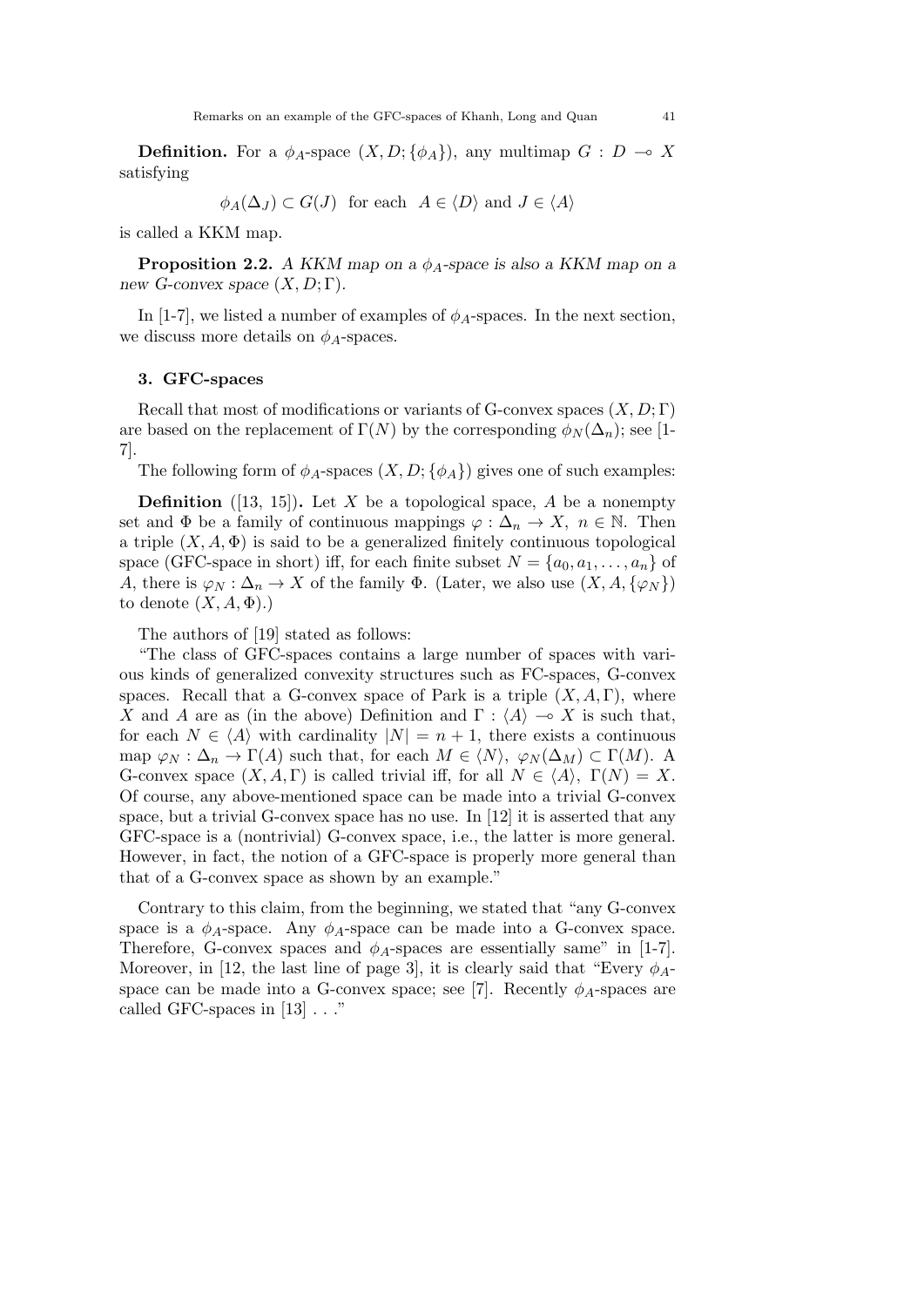42 Sehie Park

**Definition** ([19]). Let  $(X, A, \Phi)$  be a GFC-space and *Y* be a nonempty set. Let  $T: X \to Y$ ,  $F: A \to Y$  be two set-valued mappings. *F* is called a KKM mapping with respect to *T*, shortly, T-KKM mapping iff, for each  $N = \{a_0, ..., a_n\} \subset A$  and  $\{a_{i_0}, ..., a_{i_k}\} \subset N$ ,  $T(\varphi_N(\Delta_k) \subset \bigcup_{j=0}^k F(a_{i_j}).$ 

Note that in case  $X = Y$  and *T* is the identity map on *X*, *F* is called a KKM map on a  $\phi_A$ -space  $(X, A; {\phi_A})$  in our sense.

Now, we have the following:

**Proposition 3.1.**  $A \phi_A$ -space  $(X, D; \{\phi_A\})$  is a G-convex space  $(X, D; \Gamma)$ *iff it has a KKM map*  $G: D \to X$ .

**Proof.** Suppose that  $(X, D; \{\phi_A\})$  has a KKM map  $G: D \to X$ . Then we have

 $\phi_A(\Delta_J) \subset G(J)$  for each  $A \in \langle D \rangle$  and  $J \in \langle A \rangle$ .

Define a map  $\Gamma : \langle D \rangle \to X$  by  $\Gamma(J) := G(J) = \bigcup \{ G(a) \mid a \in J \}$  for each  $A \in \langle D \rangle$  and each  $J \in \langle A \rangle$ . Then we have

$$
\phi_A(\Delta_J) \subset \Gamma(J)
$$
 for each  $A \in \langle D \rangle$  and  $J \in \langle A \rangle$ .

Therefore  $(X, D; \Gamma)$  is a G-convex space.

Conversely, suppose that  $(X, D; {\phi_A})$  is a G-convex space  $(X, D; \Gamma)$ . By putting  $G(z) := \Gamma({z})$  for  $z \in D$ , we have a KKM map  $G : D \to X$  as above. In fact, for each *A* with  $|A| = n + 1$ , we have a continuous function  $\phi_A : \Delta_n \to G(A) =: \Gamma(A)$  such that  $J \in \langle A \rangle$  implies  $\phi_A(\Delta_J) \subset G(J) =:$  $\Gamma(J)$ . Hence  $\phi_A(\Delta_J) \subset \Gamma(J) \subset G(J)$  for each  $A \in \langle D \rangle$  and  $J \in \langle A \rangle$ . Therefore  $G: D \to X$  is a KKM map on  $(X, D; {\phi_A})$ .

Let us call that a KKM map  $G: D \to X$  is said to be 'trivial' if  $G(z) = X$ for all  $z \in D$ . Then we have the following:

**Proposition 3.2.** *A*  $\phi_A$ -space  $(X, D; {\phi_A})$  *is a trivial G-convex space*  $(X, D; \Gamma)$  *iff it has a trivial KKM map*  $G: D \to X$ *.* 

**Proof.** Suppose that  $(X, D; {\phi_A})$  is a trivial G-convex space  $(X, D; \Gamma)$ , that is,  $\Gamma_A = X$  for all  $A \in \langle D \rangle$ . Define  $G: D \to X$  by  $G(z) := X$  for all  $z \in D$ . Then  $\Gamma_A = G(A)$  for all  $A \in \langle D \rangle$ . Moreover, for all  $A \in \langle D \rangle$  and  $J \in \langle A \rangle$ , we have  $\phi_A(\Delta_{|J|-1}) \subset X = G(J)$ . Hence *G* is a trivial KKM map.

Conversely, suppose that there is a trivial KKM map  $G: D \to X$ . Then, for all  $A \in \langle D \rangle$  and  $J \in \langle A \rangle$ , we have  $\phi_A(\Delta_{|J|-1}) \subset G(J) = X$ . Define  $\Gamma : \langle D \rangle \longrightarrow X$  by  $\Gamma_A := X$  for all  $A \in \langle D \rangle$ . Then we have a trivial G-convex space  $(X, D; \Gamma)$ .

The following is a contrapositive of Proposition 3.2:

**Proposition 3.3.** *A*  $\phi_A$ -space  $(X, D; {\phi_A})$  *is a nontrivial G-convex space*  $(X, D; \Gamma)$  *iff it has a nontrivial KKM map*  $G: D \to X$ *.*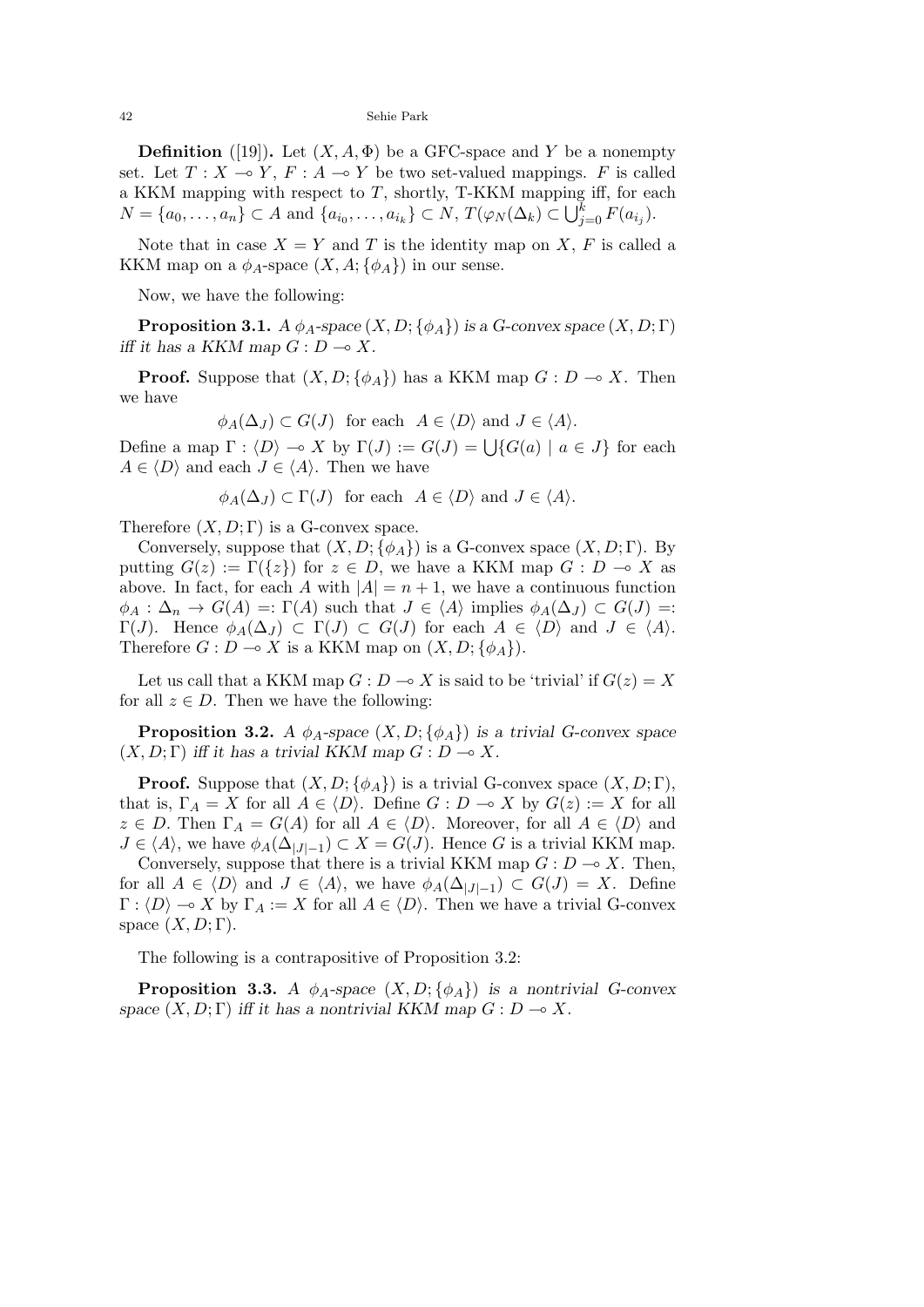*Comments to the example in* [19]. This is an example of a  $\phi_A$ -space which is a 'trivial' G-convex space. Therefore, it can not have a nontrivial KKM map.

As expressed in [19], of course, any GFC-space without nontrivial KKM map has no use in the KKM theory. Consequently, in order to show that GFC-spaces properly generalize G-convex spaces, the authors of [19] should give an example of a GFC-space with a nontrivial KKM map which is not G-convex. This is impossible by Proposition 3.3.

### **4. Conclusion**

All of the works [13-19] of Khanh et al. on GFC-spaces do not reflect recent studies on abstract convex spaces  $[8-12]$  and  $\phi_A$ -spaces  $[1-8]$ . Note that GFC-spaces studied in [13-19] are all  $\phi_A$ -spaces given in [1-7] more early. In [19], its authors gave an example of a GFC-space which is a 'trivial' Gconvex space. In this paper, we show that the example of a GFC-space has only trivial KKM map and no use in the KKM theory as the authors of [19] said to a trivial G-convex space.

#### **References**

- [1] S. Park, *Various subclasses of abstract convex spaces for the KKM theory*, Proc. Nat. Inst. Math. Sci. **2**(4) (2007), 35–47.
- [2] S. Park, *Comments on some abstract convex spaces and the KKM maps*, Nonlinear Anal. Forum **12**(2) (2007), 125–139.
- [3] S. Park, *Comments on recent studies on abstract convex spaces*, Nonlinear Anal. Forum **13**(1) (2008), 1–17.
- [4] S. Park, *Comments on the KKM theory on ϕA-spaces*, PanAmerican Math. J. **18**(2) (2008), 61–71.
- [5] S. Park, *Remarks on KKM maps and fixed point theorems in generalized convex spaces*, CUBO, Math. J. **10** (2008), 1–13.
- [6] S. Park, *Remarks on fixed points, maximal elements, and equilibria of economies in abstract convex spaces*, Taiwan. J. Math. **12**(6) (2008), 1365–1383.
- [7] S. Park, *Generalized convex spaces, L-spaces, and F C-spaces*, J. Global Optim. **45**(2) (2009), 203–210.
- [8] S. Park, *The rise and decline of generalized convex spaces*, Nonlinear Anal. Forum **15** (2010), 1–12.
- [9] S. Park, *On generalizations of the KKM principle on abstract convex spaces*, Nonlinear Anal. Forum **11** (2006), 67–77.
- [10] S. Park, *Elements of the KKM theory on abstract convex spaces*, J. Korean Math. Soc. **45** (2008), 1–27.
- [11] S. Park, *The KKM principle in abstract convex spaces: Equivalent formulations and applications*, Nonlinear Anal. **73** (2010), 1028–1042.
- [12] S. Park, *Generalizations of the Nash equilibrium theorem in the KKM theory*, Fixed Point Theory Appl. (2010), 234706, 23pp.
- [13] P. Q. Khanh, N. H. Quan and J.-C. Yao, *Generalized KKM type theorems in GFCspaces and applications*, Nonlinear Anal. **71** (2009), 1227–1234.